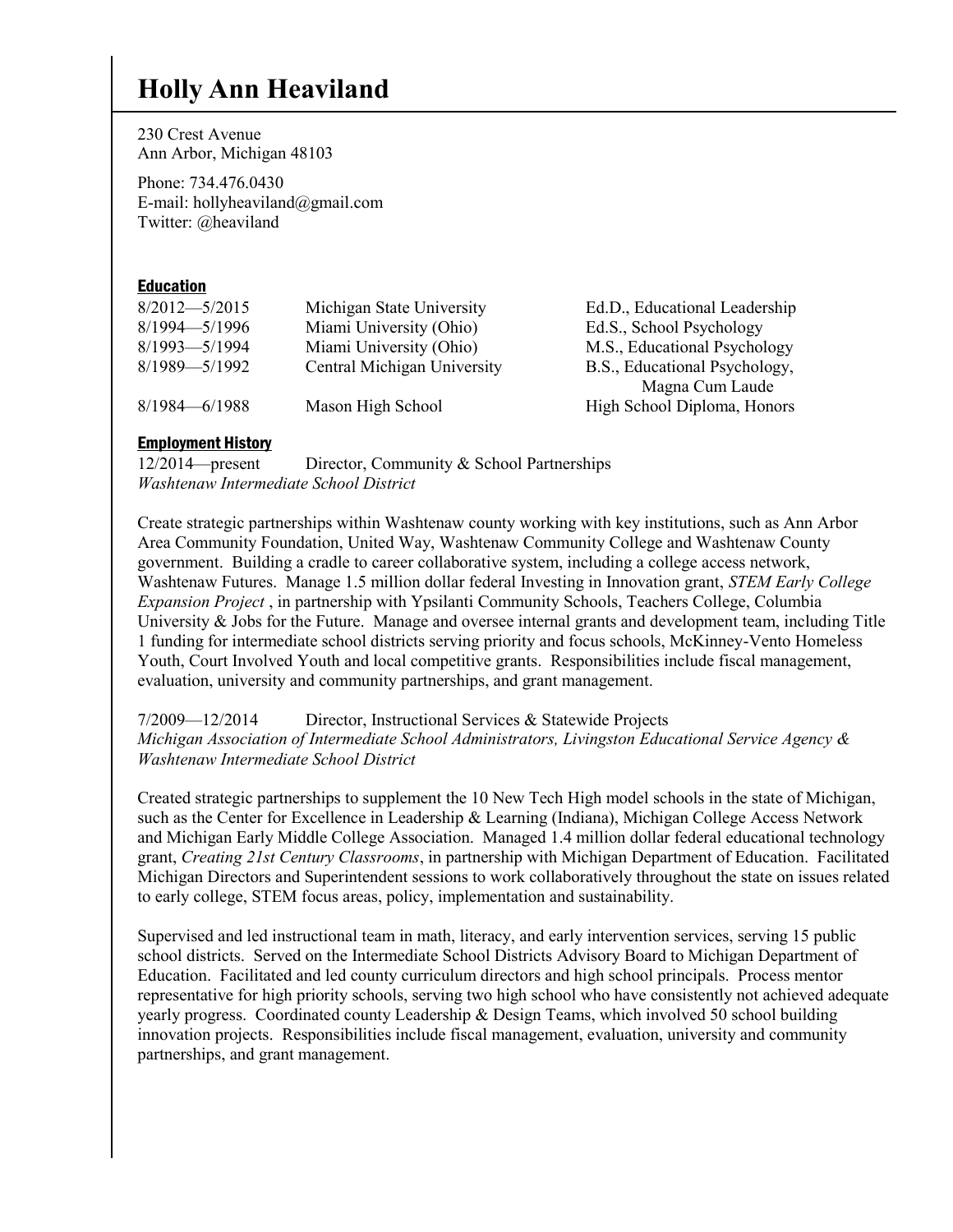#### 6/2007—6/2009 Supervisor, Instructional Services

*Washtenaw Intermediate School District, Ann Arbor, Michigan*

Supervised instructional team in math and early intervention services, serving 10 public school districts. Facilitated county high school principals, Leadership & Design Teams, and Critical Friends Group Trainings. Process mentor representative for high priority schools. Designed internship experience for Educational Specialist candidate, Florida State University. Responsibilities included fiscal management, evaluation, and university partnerships.

### 8/2002—6/2007 Coordinator, Instructional Projects

*Washtenaw Intermediate School District, Ann Arbor, Michigan*

Planned, collaborated, and managed funds for Instructional Consultation Team project in the state of Michigan. Initiated, implemented, and sustained the early intervention project to serve 100 school buildings, in 8 counties, in partnership with the University of Maryland. Substantially decreased the number of students referred to and placed in special education, while increasing overall student academic goal attainment.

### 8/2001—8/2002 National Certified School Psychologist

#### *Chelsea & Manchester Schools, Chelsea, Michigan*

Provided comprehensive psychological services to Manchester Community Schools and Chelsea High School, which included: consultation, counseling, psychoeducational assessment, and administrative planning. Recommended for county level position to lead early intervention program development.

#### 11/2000—6/2001 National Certified School Psychologist

*Lincoln Consolidated Schools, Ypsilanti, Michigan*

Provided comprehensive psychological services to an elementary and middle school in a rural community which included: consultation, counseling, psychoeducational assessment, and administrative planning. Participated in Teaching and Learning Conference, hosted by Washtenaw Intermediate School District.

### 8/1996—10/2000 National Certified School Psychologist

#### *Williamson County Schools, Franklin, Tennessee*

Provided comprehensive psychological services to a variety of schools, both suburban and rural. Specific activities included: developed a new psychologist manual and mentoring program, organized professional development activities with Vanderbilt professor, Dr. Dan Reschly, collaborated with juvenile justice system for court involved youth, collected curriculum based measures with a team to identify at-risk learners and to design instructional plans, and supervised two internship students.

8/1995—6/1996 School Psychology Internship *Westerville City Schools, Westerville, Ohio*

8/1994—6/1995 School Psychology Practicum *Vine Elementary, Cincinnati Public Schools, Cincinnati, Ohio*

### Awards, Fellowships, Grants

*Cradle to Career Collaborative in Washtenaw County,* Community Coordinated Funding Grant, July 2015

*Future Corp: Creating a Youth Leadership Team to Build a College-Going Culture in Ypsilanti,* Ann Arbor Youth Council Grant, June 2015

*STEM Early College Expansion Project,* Investing In Innovation Grant, National Center for Restructuring Education, Schools, & Teaching, Teachers College, Columbia University January 2014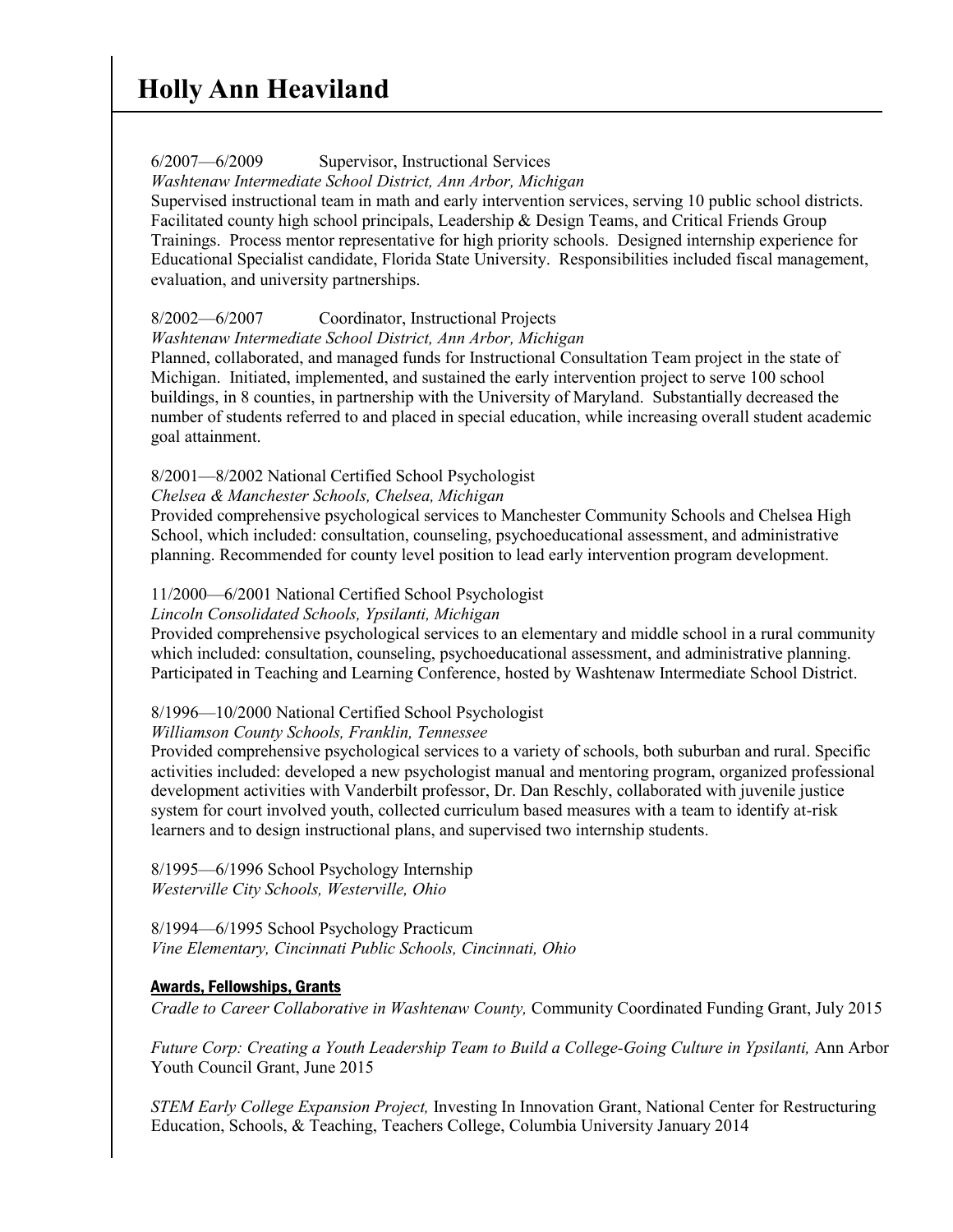## Awards, Fellowships, Grants

*Washtenaw Futures: College Access Network,* Michigan College Access Network Start Up & Implementation Grants, September 2012 & August 2015

*Creating 21st Century Classrooms,* Michigan Department of Education Title II Grant, October 2010

*Michigan Association of School Boards*, Excellence in Education Award-Reading Apprenticeship in Livingston & Washtenaw Counties, May 2010

*Influential Educator Award,* May 2004, Chelsea High School, Student Nomination

*Douglas R. Miller Award*, May 1995, Miami University: Recognition of academic excellence, leadership, creativity & ambition.

*Teaching Fellowship*, 1994-1995, Miami University: Taught and designed introductory educational psychology course for teachers. Developed classroom activities, lesson plans and assessments for 170 undergraduate students.

*Mortar Board*, 1991-1992, Central Michigan University

### **Publications**

Consensus Building for Education Reform in Michigan: Searching for Common Ground, Michigan State University, dissertation, May 2015

"Creating 21st Century Classrooms", Title II D Grant Report, DVD production, Elephant Rock Video, 2011

Michigan's New Tech High Schools Spark Innovation, *MASA Leader*, September 2011

"RtI: Create Your Own Response to Intervention", Forum on Education DVD production, Indiana University, 2007

### **Presentations**

Co-presenter "STEM Related Experiences and Pathways via College-Course Taking and Partnerships", National Alliance of Concurrent Enrollment Partnerships, October 2015

Co-presenter "Community Engagement Through Collective Inquiry", University Council for Educational Administration, Convention, November 2013

Co-presenter "Broad Cross Sector Coordination for College Readiness in the 21st Century", Governor's Education Summit, Spring Conference, April 2012

Presenter "Michigan Innovation Network for Post Secondary Success Project Update", Michigan Association of Intermediate School Administrator's Spring Meeting, March 2012

Co-presenter "Innovative Approaches to Secondary Redesign", Student Success Summit, Michigan Community College Association Fall Conference, September 2011

Facilitator "Critical Friends Group: New Coaches Training", National School Reformed Faculty, July 2012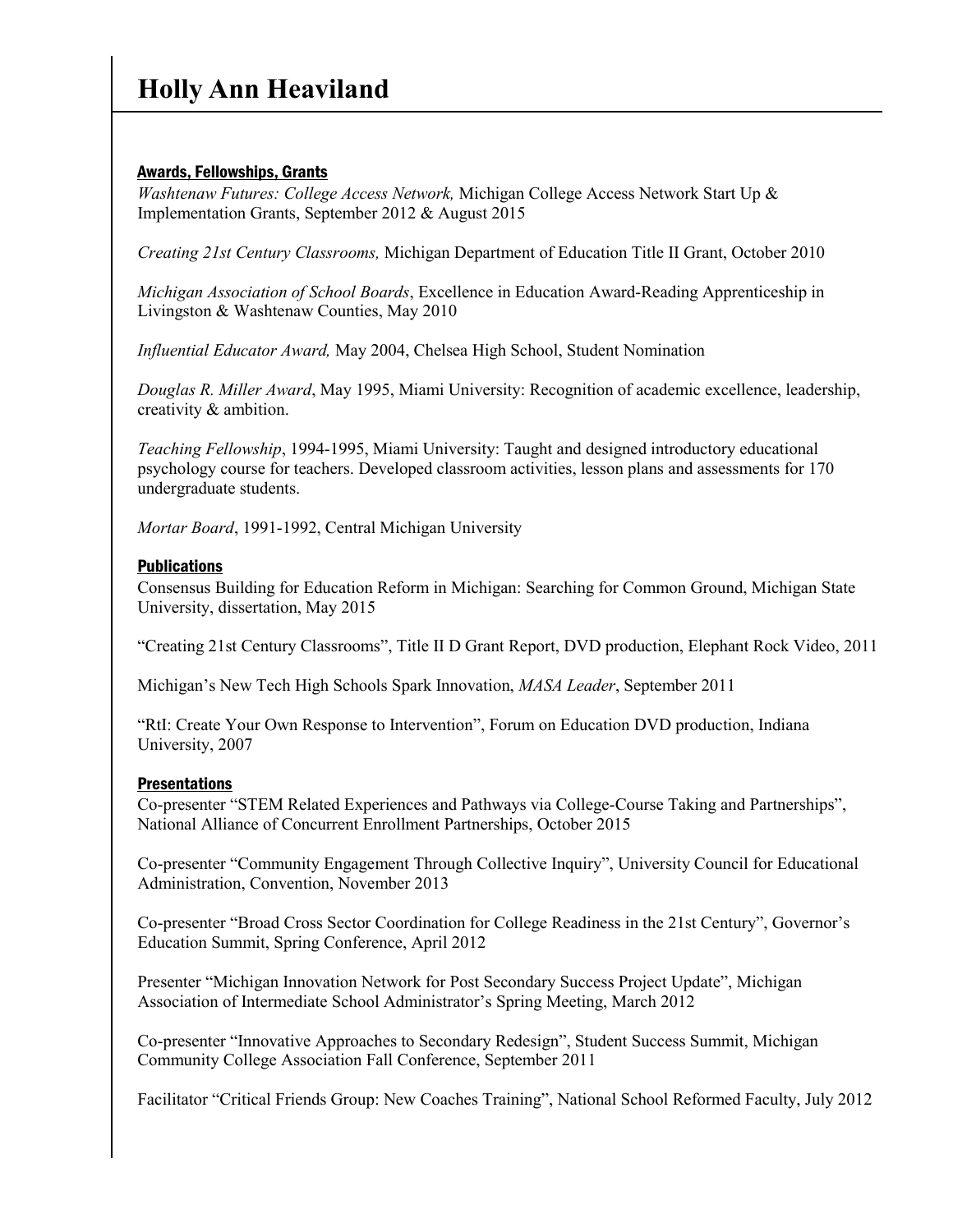# **Holly Ann Heaviland**

### **Presentations**

Co-presenter "Igniting Secondary Education with the New Tech High Model", Michigan Association for Computer Users in Learning Spring Conference, March 2011

Panel Facilitator "Innovation Pilots in Secondary Education for 21st Century Learning", Michigan Association of Intermediate School Administrator's Summer Conference, June 2011

Co-presenter "Collaborating Across Networks to Increase Post Secondary Access for All", Michigan Governors Summit, Spring Conference, March 2011

Co-presenter "Developing and Leading 21st Century Secondary Schools with the New Tech High School Model", Michigan Association of School Boards Annual Conference, November 2010

Co-presenter "Creating & Sustaining an Exemplary Regional Adolescent Literacy Initiative", Association of Educational Service Agencies Annual Conference, December 2010

Co-presenter "Update Report on Shared Instructional Services", Livingston ESA & Washtenaw ISD Joint Board of Education Meeting, January 2010

"Outcome Data for the Michigan Instructional Consultation Teams Project", State Facilitators Meeting, May 2009

"Measure Twice, Cut Once . . .Local Implementation of Instructional Consultation Teams in Michigan", Michigan Association of Administrators of Special Education Summer Institute, July 2006

Co-presenter "The Role of an Intermediary with Instructional Consultation Teams", Association of Educational Service Agencies Annual Conference, November 2007

"Creating an Aligned Service Delivery System Utilizing Instructional Consultation Teams", Indianapolis Leadership Network, Indianapolis, April 2007

Co-presenter "Working as a Support Team for the Classroom Teacher: Getting Students Help Before They Fail ", Michigan Governors Summit Spring Conference, March 2007

Co-presenter "Curriculum Based Assessment Workshop", Michigan Association of School Psychologists Fall Conference, October 2006

Co-presenter "Initiating Instructional Consultation Teams in Michigan", Joint Meeting of Curriculum and Special Education Leaders, Macomb Intermediate School District, September 2006

Co-presenter "Initiating Instructional Consultation Teams in Michigan", Michigan Association of School Psychologists Fall Conference, October 2005

Poster presentation (March 1995), Psychometric and Statistical Properties of Curriculum-Based Measures for Grades Four through Six, National Association of School Psychologists, 27th Annual Conference